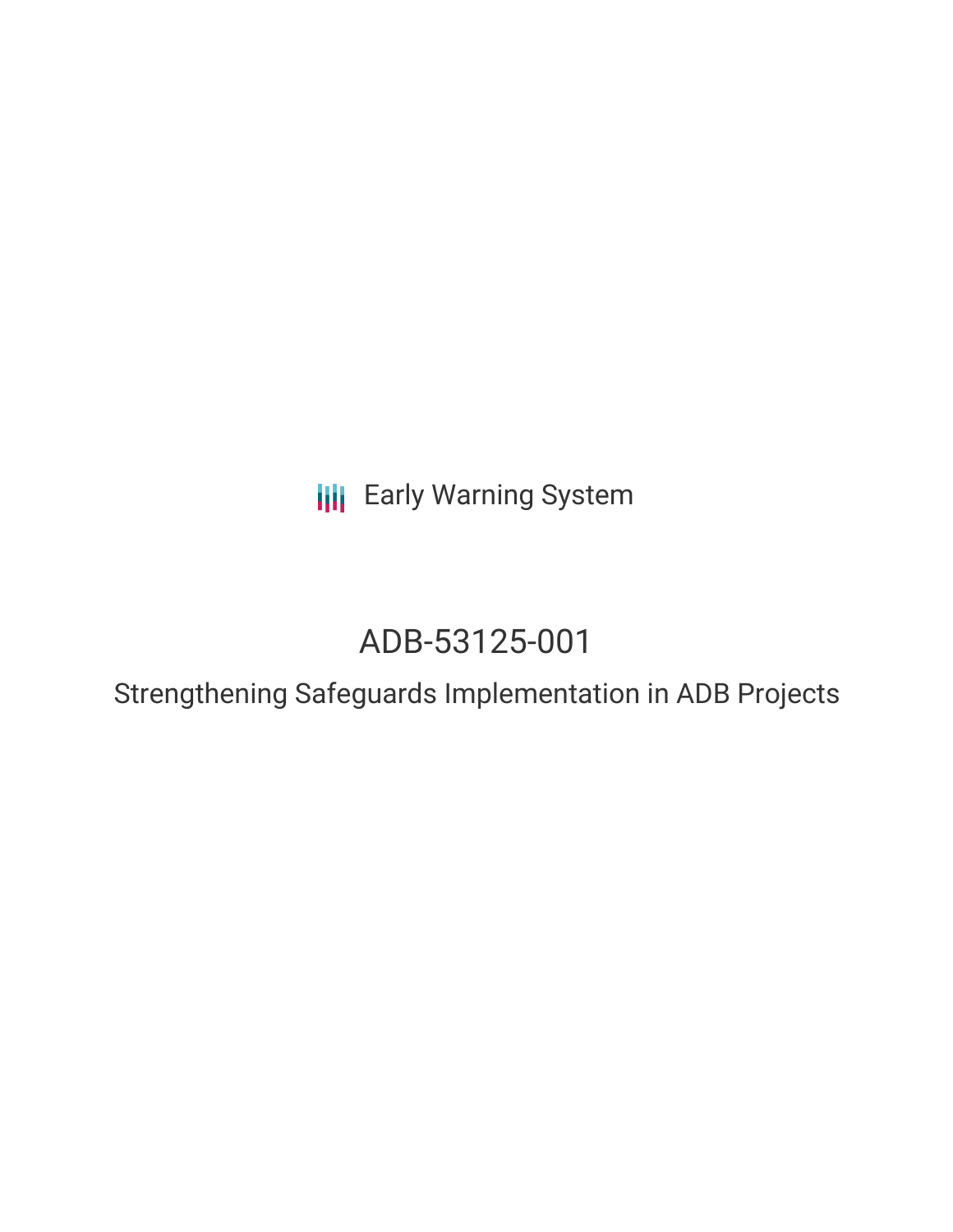

# **Quick Facts**

| <b>Specific Location</b>       | Region-wide                             |
|--------------------------------|-----------------------------------------|
| <b>Financial Institutions</b>  | Asian Development Bank (ADB)            |
| <b>Status</b>                  | Proposed                                |
| <b>Bank Risk Rating</b>        | U                                       |
| <b>Sectors</b>                 | Energy, Transport, Water and Sanitation |
| <b>Investment Type(s)</b>      | Grant                                   |
| <b>Investment Amount (USD)</b> | $$1.00$ million                         |
| <b>Loan Amount (USD)</b>       | $$1.00$ million                         |
| <b>Project Cost (USD)</b>      | $$1.00$ million                         |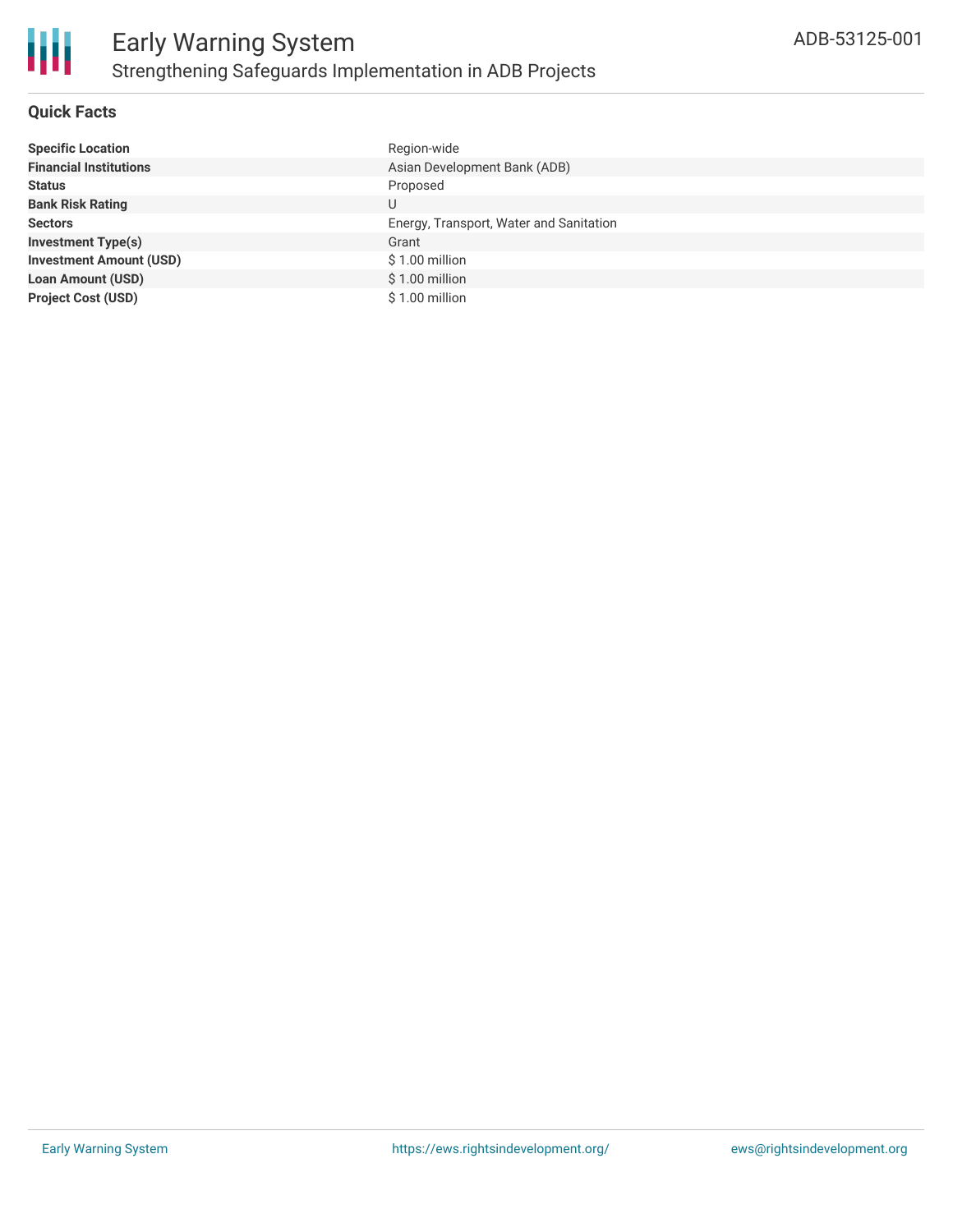

# **Project Description**

According to the bank document, the technical assistance fund would be used to uphold the ADB's environment and social safeguards.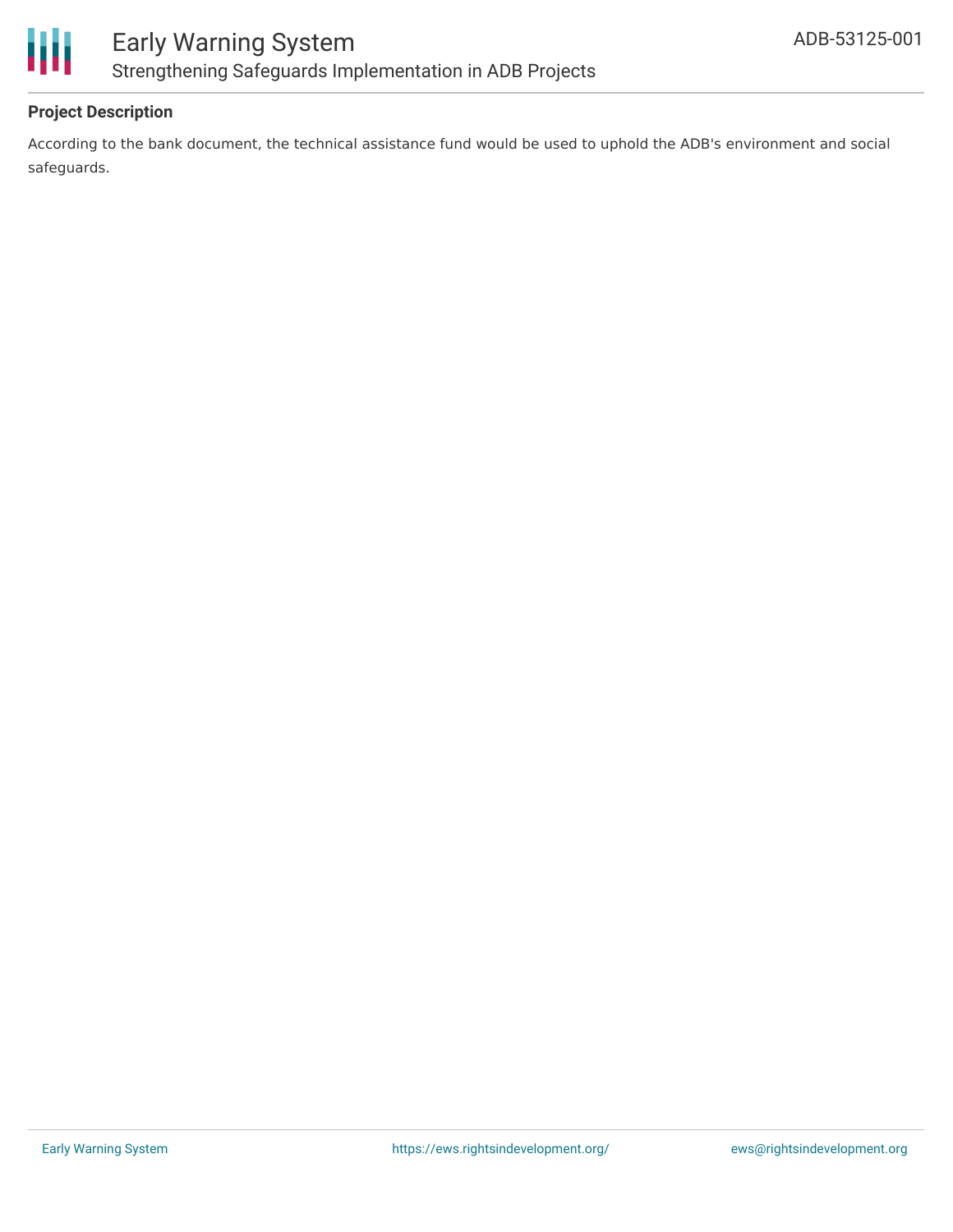

## **Investment Description**

Asian Development Bank (ADB)

TA: Strengthening Safeguards Implementation and Addressing Cross-Cutting Issues in ADB Projects US\$ 1.00 million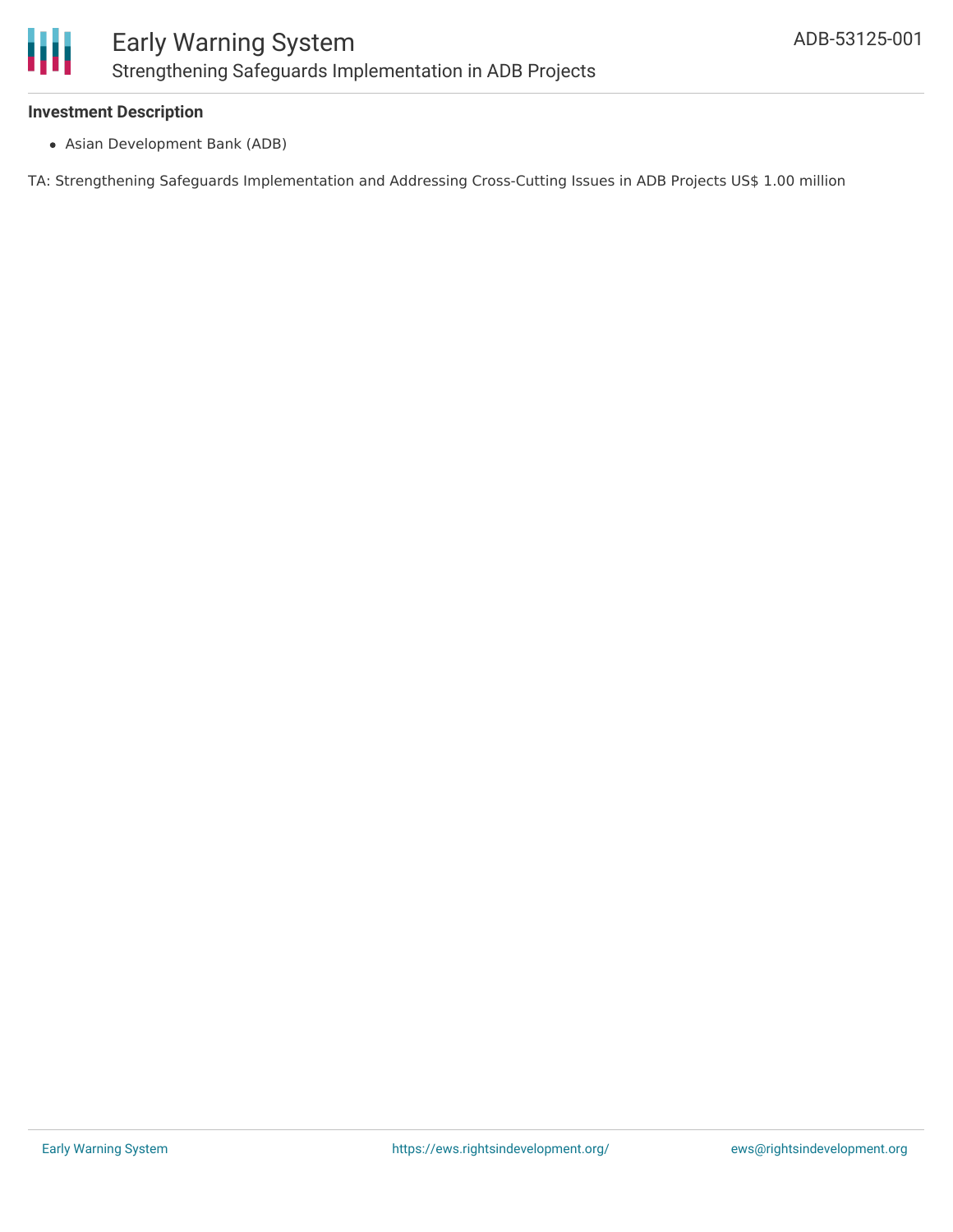#### **Contact Information**

**Responsible ADB Officer:** Emma Marsden

**Responsible ADB Department:** Sustainable Development and Climate Change Department

**Responsible ADB Division:** Social Development and Safeguards Specialist (SDSS)

#### **Executing Agencies**

Asian Development Bank 6 ADB Avenue, Mandaluyong City 1550, the Philippines

\*There is no further information being disclosed at this stage of the project\*

# **ACCOUNTABILITY MECHANISM OF ADB**

The Accountability Mechanism is an independent complaint mechanism and fact-finding body for people who believe they are likely to be, or have been, adversely affected by an Asian Development Bank-financed project. If you submit a complaint to the Accountability Mechanism, they may investigate to assess whether the Asian Development Bank is following its own policies and procedures for preventing harm to people or the environment. You can learn more about the Accountability Mechanism and how to file a complaint at: http://www.adb.org/site/accountability-mechanism/main